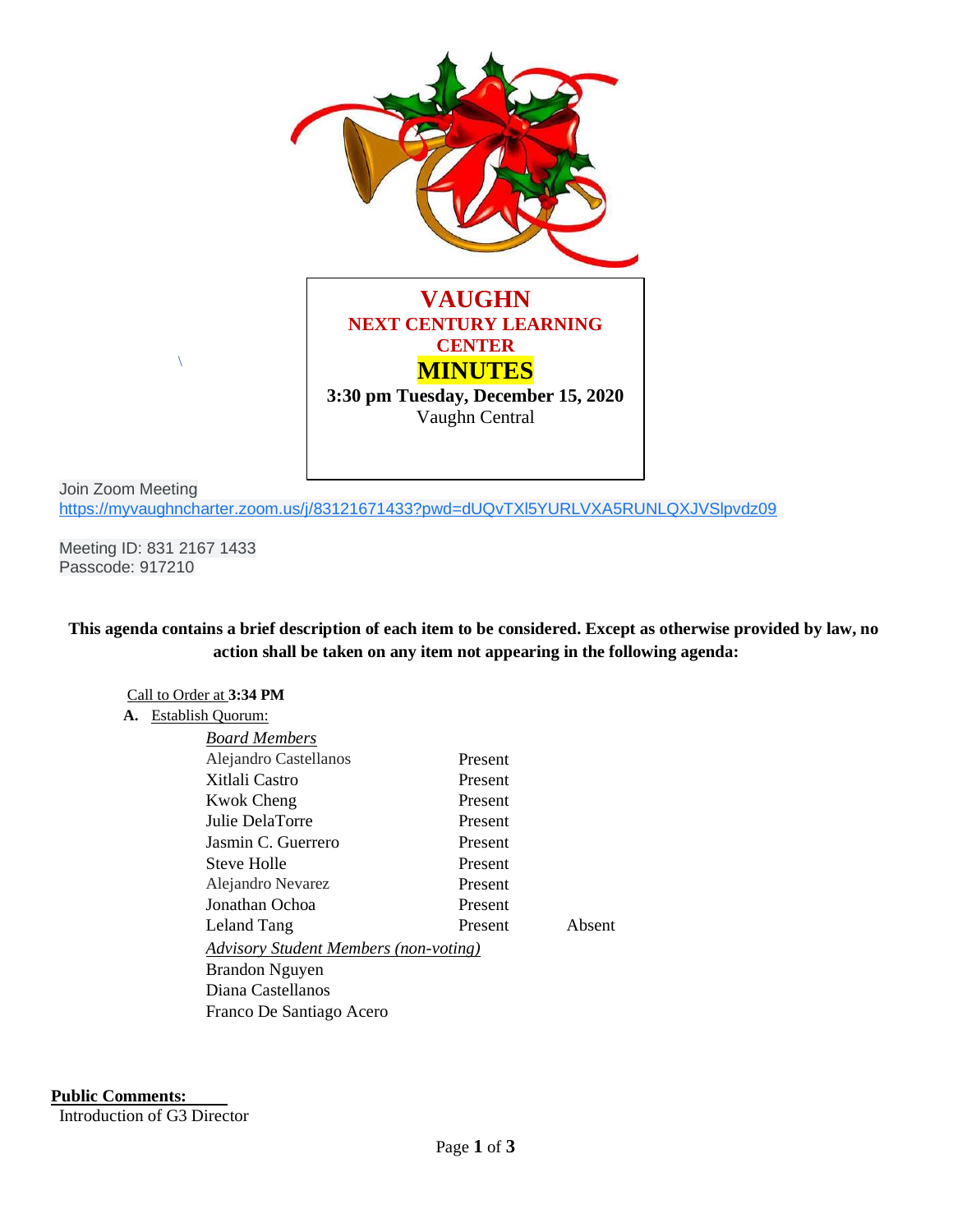**Approval of Minutes:** *The board is to review and approve the minutes from the November 18, 2020 board meeting.*

*Board member, Jasmin Guerrero made a motion approve the minutes from the November 18, 2020 board meeting. Board member, Julie de la Torre seconded the motion. Roll Call Taken.* 

> Alejandro Castellanos – Yay Xitlali Castro – Yay Kwok Cheng – Yay Julie DelaTorre – Yay Jasmin C. Guerrero – Yay Steve Holle – Yay Alejandro Nevarez – Yay Jonathan Ochoa – Yay

*Motion passed unanimously.*

## **Governance (30 mins)**

| G1 | <b>Board Member Candidates - The Board will conduct a "Meet and Greet" with</b><br>potential new board members recommended by Board Nomination Committee.<br>Yolanda Gutierrez introduced herself. The committee gave updates. Members<br>spoke on recommendations about Yolanda.                                                     | Information Item |
|----|---------------------------------------------------------------------------------------------------------------------------------------------------------------------------------------------------------------------------------------------------------------------------------------------------------------------------------------|------------------|
| G2 | <b>Conflict of Interest Code – The Board will receive information regarding Senate</b><br>Bill 126 and review Vaughn's adopted "Conflict of Interest Code" that was sent<br>to Los Angeles County to meet the legal requirement.<br>Form 700 – will need to fill it out form and send directly to County of Los<br>Angeles and LAUSD. | Information Item |

# **Business and Operations (60 mins)**

| B1 | <b>2021-2022 Budget Development</b> – The Board will review the adopted annual<br>budget development timeline which includes the analyses of funding sources,<br>cash flow, affordability, and the process in engaging the school community and<br>its Policy Committees so as to prioritize existing and new expenditures based on<br>student needs. | Informational Item |
|----|-------------------------------------------------------------------------------------------------------------------------------------------------------------------------------------------------------------------------------------------------------------------------------------------------------------------------------------------------------|--------------------|
|----|-------------------------------------------------------------------------------------------------------------------------------------------------------------------------------------------------------------------------------------------------------------------------------------------------------------------------------------------------------|--------------------|